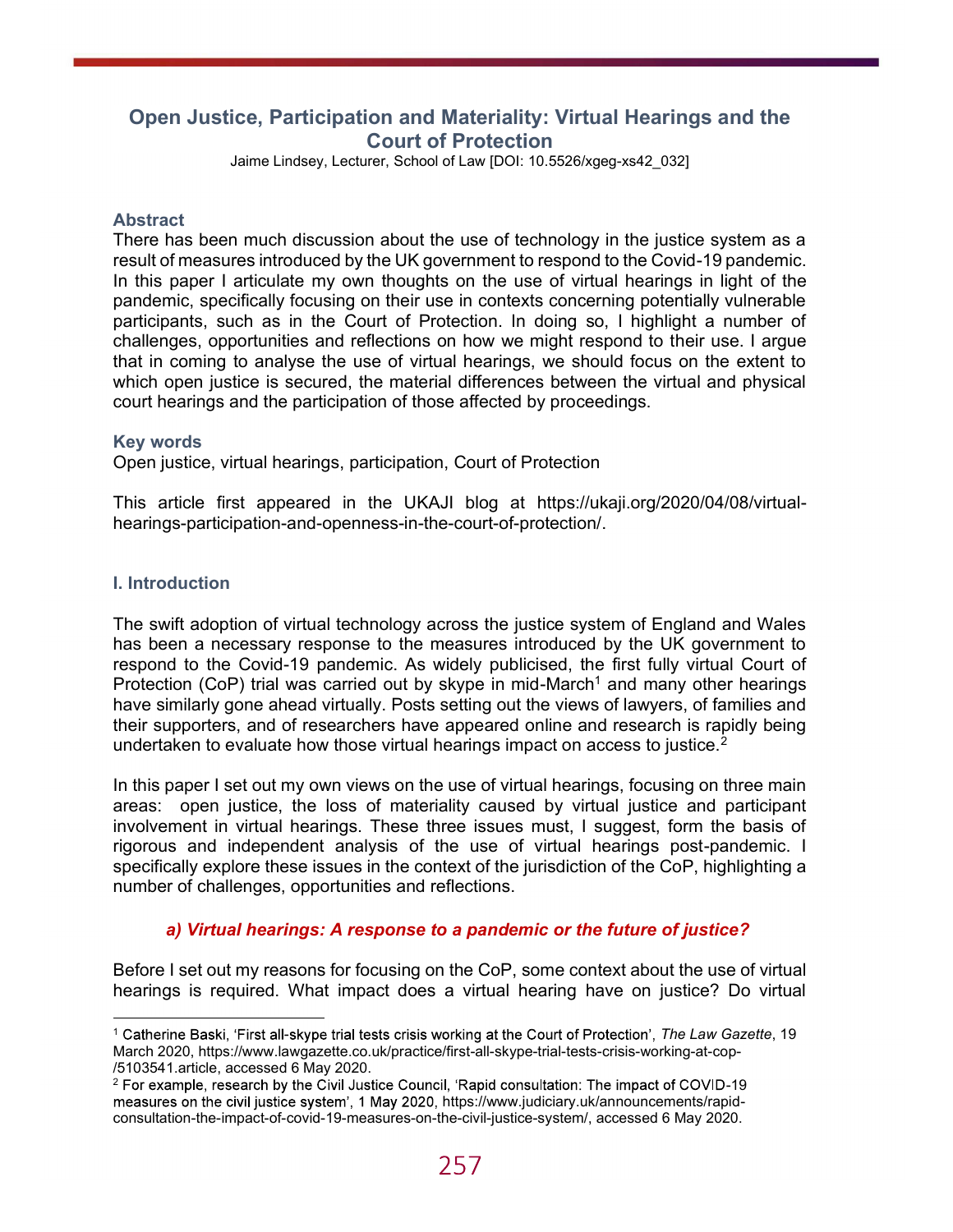hearings change the outcome of the case? Does virtual justice provide an equivalent experience for participants? Are particular participants disadvantaged by virtual hearings compared to others? How do we maintain the majesty and solemnity of the legal process through virtual hearings? These are all questions that were raised about virtual hearings even before the pandemic. Her Majesty's Courts and Tribunals Service (HMCTS) in England and Wales has been involved in a major court reform programme since September 2016<sup>3</sup> and a central part of this was the incorporation of technology.<sup>4</sup> Virtual hearings have been a long time coming and are the inevitable future of justice:<sup>5</sup> there is greater flexibility of process; no travel time or costs associated with attending a distant court; they are arguably less intimidating; and, possibly more comfortable for participants as they dial in from their own home. Prior to Covid, though, the pace with which we were moving towards virtual justice was, relatively speaking, slow and measured.

Given the scale of the change involved in the movement to virtual justice, the cautious approach was the right one. However, the Covid-19 pandemic has changed all of that. Notwithstanding some opposition to the use of remote hearings, $^6$  in my view it was the right response for the courts to move to the virtual realm. The alternative would have been to either stop all but the most urgent hearings completely, or participants in proceedings would have been placed at risk of contracting the virus by continuing with in person hearings. Neither of these would seem to be an appropriate response in the circumstances. The judiciary have, commendably, been flexible and responsive to the needs of different participants.7 The challenge, now, is to ensure that the movement towards virtual justice because of the pandemic does not undermine the careful and rigorous analysis of the potential impact of virtual hearings on the justice system.

## b) The Court of Protection

I now turn to the context for my discussion in this paper. The CoP is a court with a lengthy history but now deals with disputes that arise under the Mental Capacity Act 2005 (MCA). These cases often concern vulnerable participants (referred to as "P") and section 2 MCA requires 'an impairment of, or disturbance in the functioning of, the mind or brain' as part of the test for a finding of incapacity, highlighting the complex issues at the intersection of disability, vulnerability and human rights. I focus on this court for two main reasons. First, as the CoP has been the focus of my research on access to justice and courts. $^8$  I am aware of the many challenges that will be posed by virtual hearings in this context. From the wide

<sup>&</sup>lt;sup>3</sup> HM Courts and Tribunals Service, 'The HMCTS reform programme', last updated 6 February 2019, https://www.gov.uk/guidance/the-hmcts-reform-programme, accessed 6 May 2020. 4

<sup>&</sup>lt;sup>4</sup> Ibid.<br><sup>5</sup> Richard Susskind, *Online courts and the future of justice* (Oxford: Oxford University Press, 2019).

 $^6$  For further discussion of the different perspectives on the use of remote hearings in response to Covid-19  $\,$ see Natalie Byrom, Sarah Beardon and Abby Kendrick, 'The impact of COVID-19 measures on the Civil<br>Justice System', The Civil Justice Council and the Legal Education Foundation, May 2020, https://www.judiciary.uk/wp-content/uploads/2020/06/CJC-Rapid-Review-Final-Report-f.pdf, accessed 12 June 2020.<br>7 See Mr Justice Macdonald, 'The Remote Access Family Court', Version 3, 3 April 2020,

https://www.judiciary.uk/wp-content/uploads/2020/04/The-Remote-Access-Family-Court-Version-3-Final-03.04.20.pdf, accessed 6 May 2020.

<sup>&</sup>lt;sup>8</sup> Jaime Lindsey, 'Testimonial injustice and vulnerability: A qualitative analysis of participation in the Court of Protection', (2019) 28 Social and Legal Studies; Jaime Lindsey, 'Competing professional knowledge claims about mental capacity in the Court of Protection', (2020) 28 Medical Law Review ; Jaime Lindsey, 'Protecting vulnerable adults from abuse: Under-protection and over-protection in adult safeguarding and mental capacity law', Child and Family Law Quarterly (forthcoming).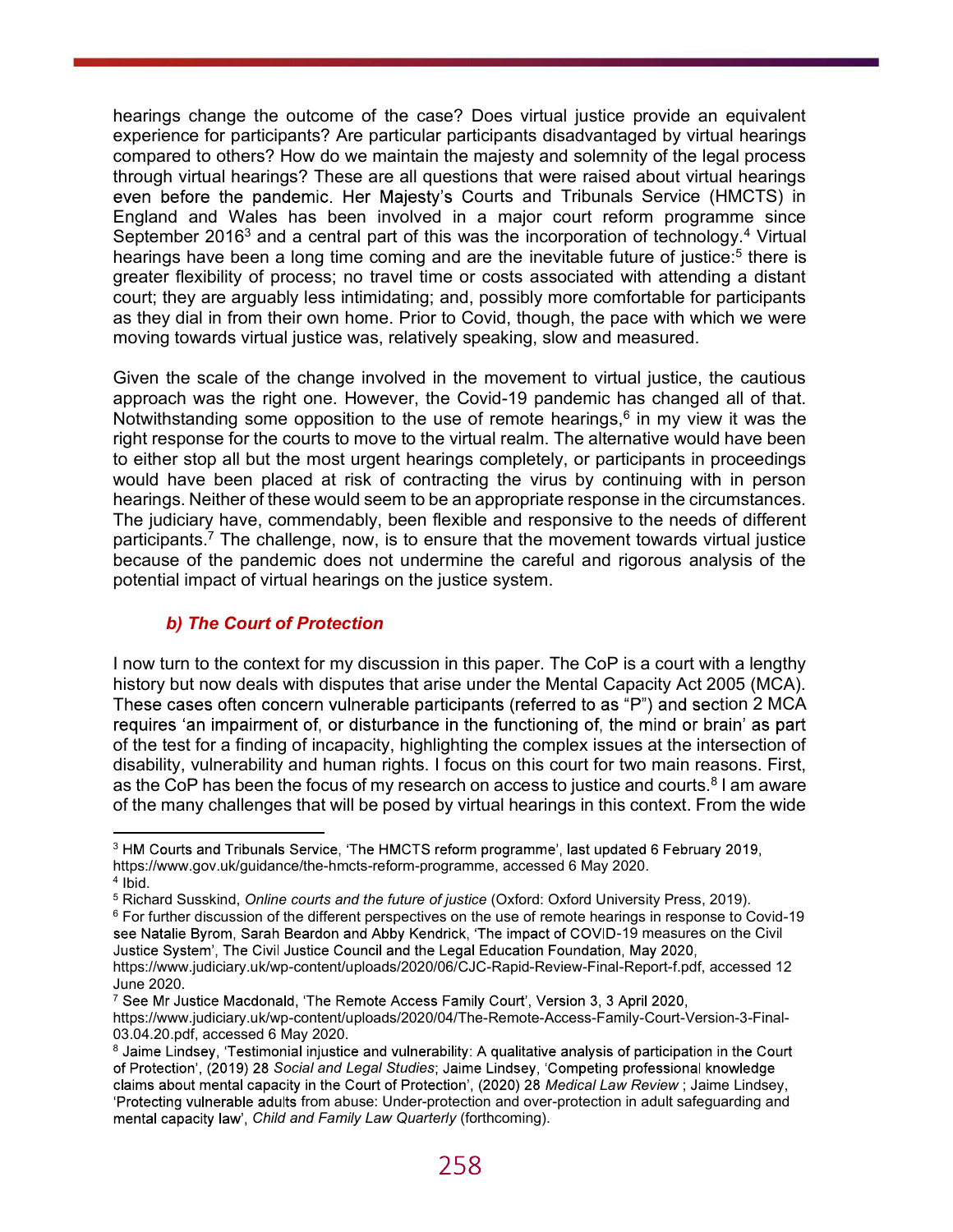range of professionals involved to participants with disabilities, CoP users are some of the most varied and potentially most vulnerable court users. Bringing together a range of contributors - professional participants, family members, friends, the person at the centre of the proceedings and others – is uniquely challenging. Second, the cases the CoP hears are of fundamental importance. They engage with individual liberty, human rights and questions about life and death. Even in times of Covid-19 these cases must go ahead, and, in fact, the work of the CoP is arguably even more important now; it is dealing with some of the most challenging and sensitive legal and ethical issues directly arising out of the pandemic, from decisions about life saving medical treatment to decisions about where a person can live and access to family members in care homes.

This includes two very recent cases heard during the pandemic,  $BP$  v Surrey County Council & RP [2020] EWCOP 20 and VE v AO, The Royal borough of Greenwich and South East London CCG [2020] EWCOP 23. BP concerned access by family members to a relative in a care home during the pandemic and VE concerned an application that it was in VE's best interests to leave her care home to move in with her daughter. Both cases are deeply moving and I set out the facts of the latter case here to provide some context to the discussion. AO was an elderly lady, with a history of paranoid schizophrenia, who, in late 2019, was diagnosed with advanced terminal ovarian cancer. She was at risk of Covid-19 given both her terminal diagnosis and that she lived in a care home. Had AO remained in the care home, due to restrictions in place because of the pandemic, she would likely only have been allowed a short visit in her final dying moments from one relative.<sup>9</sup> The case reached the CoP because AO's daughter, VE, wanted AO to move in with her. Whereas the local authority and CCG thought that further assessments of AO were needed before that happened. The case proceeded on the basis of agreement by all that AO lacked the mental capacity to make her own decisions about where to live, with the dispute before the CoP being about best interests. By all accounts, VE and her family were committed to AO's care and it was said that 'I have no doubt that AO is happy and content with VE and her family and it is highly likely that if she was in a position to express a choice she would want to live with them.<sup>10</sup> Ultimately the court held that it was in AO's best interests to leave the care home and to move in with VE. AO did so immediately following the judgment on 20 April 2020 and, according to the judge, she 'sadly died on 22 April 2020 with her family around her. I do not know what she died of and whether she had, indeed, contracted Covid  $19.^{11}$  The strain placed on families like AO and BP's during the pandemic is unimaginable, but the judgments are important. They highlight that the courts are there to hear these disputes and can step in and provide families with protection in their times of need. These cases must continue to proceed virtually, but the impact of the virtual on the justice system must also be carefully considered.

### II. Analysing Virtual Hearings

In this paper I highlight three issues which, I argue, should be the focus of any analysis of virtual hearings: open justice; materiality; participation. Whether in the CoP, family, criminal or commercial, whether research arising from the pandemic or for research that was already underway, these three areas of focus provide a useful starting point for analysing the use of virtual hearings in the justice system.

<sup>9</sup> VE v AO, The Royal borough of Greenwich and South East London CCG [2020] EWCOP 23, para. 35.

 $10$  Ibid, para. 14.<br> $11$  Ibid, para. 45.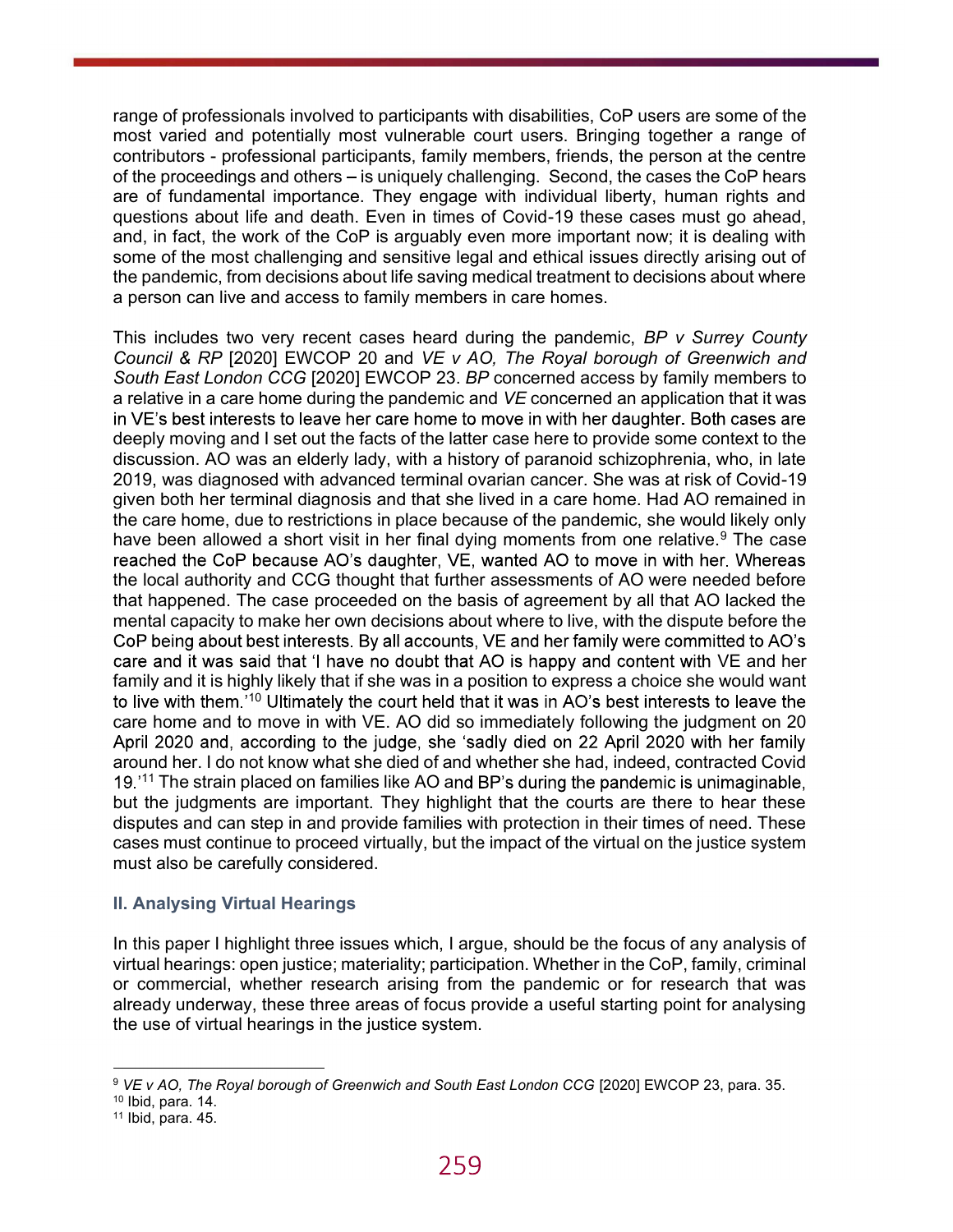#### a) Open Justice

Open justice means a court, tribunal or decision-maker being transparent and accessible. For certain courts, openness may not be absolute, but transparency and accessibility should be guiding principles. Even in times of crisis, maintaining open justice should be a priority. Yet difficulties are being experienced by the public, press and researchers who wish to attend virtual hearings. The courts may wish to be open and accessible, but without a physical space that people can attend, courts are struggling to make the virtual hearing a 'destination'. The daily cause list and CourtServe website provide a useful starting point.12 However, these websites so far have only provided information on the type of case, judge, type of hearing and similar administrative information. They do not provide, for example, a link to attend the hearing. In April 2020 I submitted an application to the HMCTS Data Access Panel<sup>13</sup> and the Judicial Office for consideration of my own research request to observe virtual CoP hearings. I have now received approval for this research, but the time taken from submitting the application to observing my first virtual hearing was 51 days, highlighting that vital research opportunities are potentially being missed because of a lack of speed and clarity with which people can get involved.

Furthermore, how can we know whether justice is being done unless it is also seen to be done? This involves being able to scrutinise the conduct of hearings. I understand that CoP hearings, for example, will be recorded and it will be interesting to see if they will be accessible for research purposes in future. The Transparency Project<sup>14</sup> has provided useful recommendations as to how these recordings might be methodically and carefully stored for future analysis, an approach which should be considered by the CoP and other jurisdictions too.

Openness does not just serve instrumental ends, though. Open justice reflects the wider values of public space, democracy and accountability.15 As Thomas de la Mare has recently written 'the role and exclusivity of the physical courtroom has been embedded as a cardinal principle or assumption of English open justice<sup>' 16</sup> By keeping our courts open and accessible, we uphold these values and enable the public to engage with the justice system rather than view it as secret or separate from their shared public space. This perception of openness is particularly important for an institution such as the CoP, which had a reputation for secrecy and only opened up access to the public (and others) following a transparency pilot in 2016 and the subsequent implementation of Practice Direction 4C of the Court of Protection Rules 2017. Despite this increased openness in recent years, the pandemic has resulted in the suspension of Practice Direction 4C, meaning that CoP hearings are, once again, routinely being held in private.<br>
12 HM Courts & Tribunals Service, 'Daily court lists', https://www.justice.gov.uk/courts/court-lists, accessed

<sup>6</sup> May 2020; CourtServe, https://www.courtserve.net, accessed 12 June 2020.

 $13$  Further detail on this process is available here: HM Courts & Tribunals Service, 'Access to courts and tribunals for academic researchers', last updated 19 June 2018, https://www.gov.uk/guidance/access-tocourts-and-tribunals-for-academic-researchers, accessed 6 May 2020.<br><sup>14</sup> The Transparency Project, 'The remote family court – where does transparency fit in?', 2 April 2020,

http://www.transparencyproject.org.uk/the-remote-family-court-where-does-transparency-fit-in/, accessed 6 May 2020.

<sup>&</sup>lt;sup>15</sup> See Linda Mulcahy, 'The unbearable lightness of being? Shifts towards the virtual trial', (2008) 35 Journal of Law and Society 464; Linda Mulcahy and Emma Rowden, The democratic courthouse: A modern history of design, due process and dignity (London: Routledge, 2019).

<sup>&</sup>lt;sup>16</sup> Thomas de la Mare QC, 'Coronavirus and public civil hearings', 30 March 2020,

https://coronavirus.blackstonechambers.com/coronavirus-and-public-civil-hearings/, accessed 6 May 2020.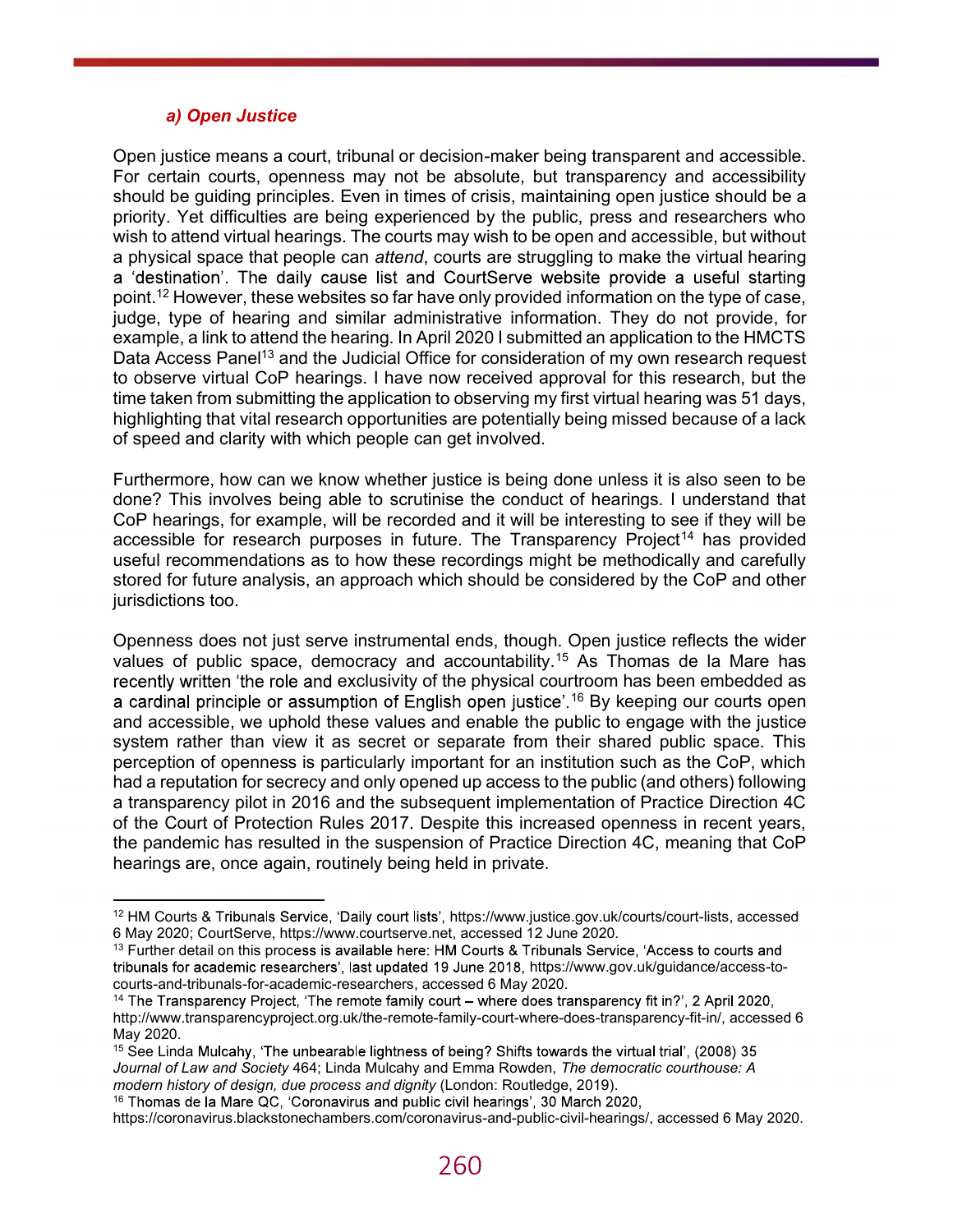As I have made clear in the previous sections, the justice system must continue, even in times of crisis. Conceptually, though, the values of privacy and security on the one hand, and openness and transparency on the other, will come into conflict as virtual hearings become more commonly used. I suggest that the latter must be prioritised over the former. When evaluating the impact of virtual hearings, as researchers we must remember to reflect on our own experience of how accessible the justice system was, rather than focusing solely on the substance of what we discover.

## b) The virtual versus the material court room

The virtual nature of remote court hearings raise a number of challenges,<sup>17</sup> not least what I describe here as the "loss of materiality". By this I mean that individual interaction with the court systems, buildings, processes, and people, has a material effect on that individual court user. The intra-action<sup>18</sup> between all of the material factors involved in 'going to court' is different in the virtual contrasted with the physical realm. Virtual hearings change the materiality of the intra-action between court and user. Navigating the justice system is often a lengthy and complex process, but doing so virtually can lead to a loss of some of the material aspects of that navigational experience. The so-called "majesty of the law", the role of judicial awe and prestige, the value that court room spaces hold in our culture, and the ritualistic experience of going to court all play a part in this perception of "having your day in court". For many it will involve a metamorphosis, which incorporates the procedural history, getting prepared on the morning of the hearing, travelling to the court building, long periods of waiting, sitting in the room before the judge enters, hearing and seeing the range evidence often only a few metres away, and, ultimately, waiting for judgment. All of these aspects materially change a person, maybe only in subtle ways, but many aspects of this material process are missing, or at least different, in the virtual hearing.

Furthermore, in the virtual realm, some people are more materially present than others, with often only the barristers and judge on screen, unless a person is giving evidence. Others attending typically only do so via audio. This limits the visual aspects of their involvement and can be contrasted to the physical court room where all of those in attendance can at least be physically seen by the judge and each other. For example, Celia Kitzinger has written about her experiences supporting Sarah,<sup>19</sup> the daughter of a man who was the subject of CoP proceedings. She writes that, for her, 'there was a marked lack of empathy displayed for Sarah throughout this hearing'. The reason for this, she suggests, is that 'except when Sarah was givi examined, she was not visible to other participants ... This meant it was easy for lawyers<br>to forget that Sarah remained in the virtual courtroom throughout the hearing.'<br>The further reading see Mulcahy (n. 15); Linda Mulc

place of law (Abingdon: Routledge, 2011); Emma Rowden and Anne Wallace, 'Remote judging: The impact of video links on the image and the role of the judge' (2018) 14 International Journal of Law in Context 14; Jo Hynes, Nick Gill and Joe Tomlinson, 'In defence of the hearing? Emerging geographies of publicness, materiality, access and communication in court hearings', Geography Compass (Forthcoming).

<sup>18</sup> Drawing on the work of Karen Barad who has emphasised the material effects that happen when we interact with the world around us, see Karen Barad, 'Posthumanist performativity: toward an understanding of how matter comes to matter', (2003) 28 Signs: Journal of Women in Culture and Society, 815; Karen Barad, Meeting the universe halfway: quantum physics and the entanglement of matter and meaning. (London: Duke University Press, 2007).

<sup>&</sup>lt;sup>19</sup> Celia Kitzinger, 'Remote justice: a family perspective,' 29 March 2020, available at: http://www.transparencyproject.org.uk/remote-justice-a-family-perspective/.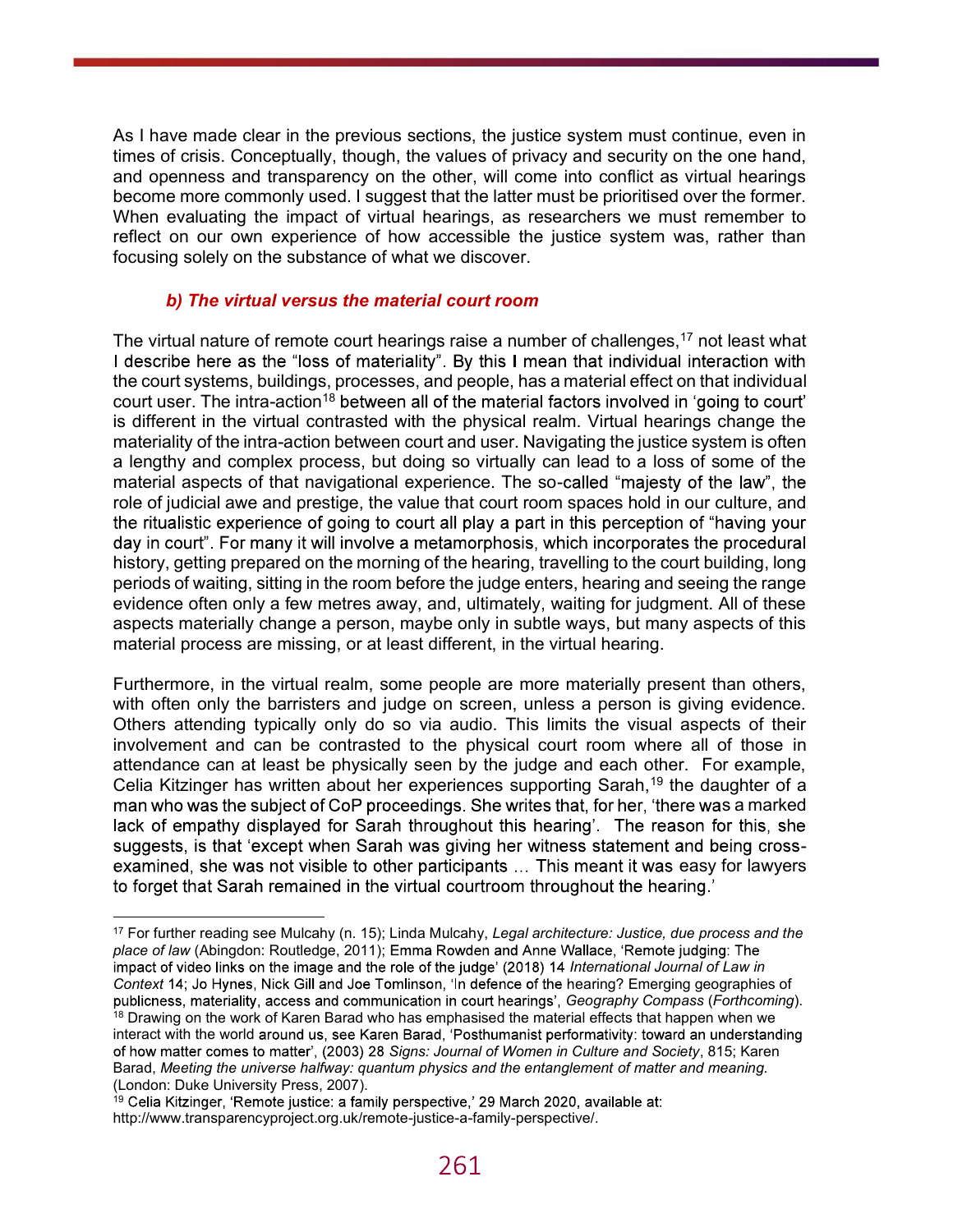This is a powerful article and one that reminds us of the need to balance more carefully judicial and legal perspectives on the justice process against the experiences of the "lay user" or those who the case directly impacts. As Linda Mulcahy has articulated, there is a "fear of the laity<sup>'20</sup> which can be seen in court room design with the public being restricted and contained to ever smaller areas. Such an approach is being replicated, and arguably exacerbated, by the virtual hearing, as material spaces are giving way to even smaller (or in some cases absent) virtual spaces. Similarly, virtual hearings can change the neutrality of that court room space, with each participant having a different set up, backdrop and technological savviness. Further, the use of virtual hearings may limit the legal representatives' interactions with their own clients, who, for example, cannot so easily pass notes forward or have a quick discussion in the break. These micro-interactions shape the social dimensions of our justice system and it is not so easy to replicate these via the virtual medium.

The perceived coldness and distance of the virtual space from a human perspective is also clear from reading the reflections of non-legal professionals on the recent virtual CoP hearing.<sup>21</sup> Something material and experiential is patently missing from the virtual court room, not least the ability to pick up subtle cues of behaviour which extend beyond audio. This resonates with much of the socio-legal research on the social spaces of justice and this must be accounted for in any weighing up of the value of the virtual hearing. While these challenges are no reason to abandon the virtual hearing altogether during the pandemic, they require thinking about the virtual hearing differently and considering the implications of this loss of materiality head on.<sup>22</sup> In the longer term, technology must be seen as an enabling device, rather than an end in itself. Meaning that if it is not enabling in a specific case or particular types of case, then it ought to be abandoned.

## c) Participation

The final issue I explore here concerns who participates in virtual hearings, and how. Here, I focus on the participation of those directly affected by the proceedings. In general civil and commercial litigation this will be the claimants and defendants, in CoP proceedings it will be the person whose capacity or best interests is in dispute, in criminal proceedings it could be the complainant and the defendant, and in family proceedings the child, husband, wife or other interested party. In the CoP specifically, research has shown that P's participation in proceedings has been limited, despite rule changes which attempted to remedy this.<sup>23</sup> I have argued elsewhere that this is a cultural, rather than legal or policy problem.<sup>24</sup> It is the paternalistic assumptions (which are perhaps heightened at times of crisis) about P's ability to participate, caused primarily by well-meaning concerns about P's welfare.

<sup>&</sup>lt;sup>20</sup> Mulcahy, 'The unbearable lightness of being?', (n. 15), 95.<br><sup>21</sup> Kitzinger (n. 19).<br><sup>22</sup> For further discussion see David Tait, 'Rituals and spaces in innovative courts', (2018) 27 *Griffith Law* Review ; Mulcahy and Rowden (n. 15).

<sup>&</sup>lt;sup>23</sup> See, Court of Protection Rules 2017, rule 1.2 and Practice Direction 1A. For further discussion see, Paula Case, 'When the judge met P: The rules of engagement in the Court of Protection and the parallel universe of children meeting judges in the Family Court', (2019) 39 Legal Studies; Lindsey, 'Testimonial injustice and vulnerability' (n. 8).<br><sup>24</sup> Lindsey, ibid.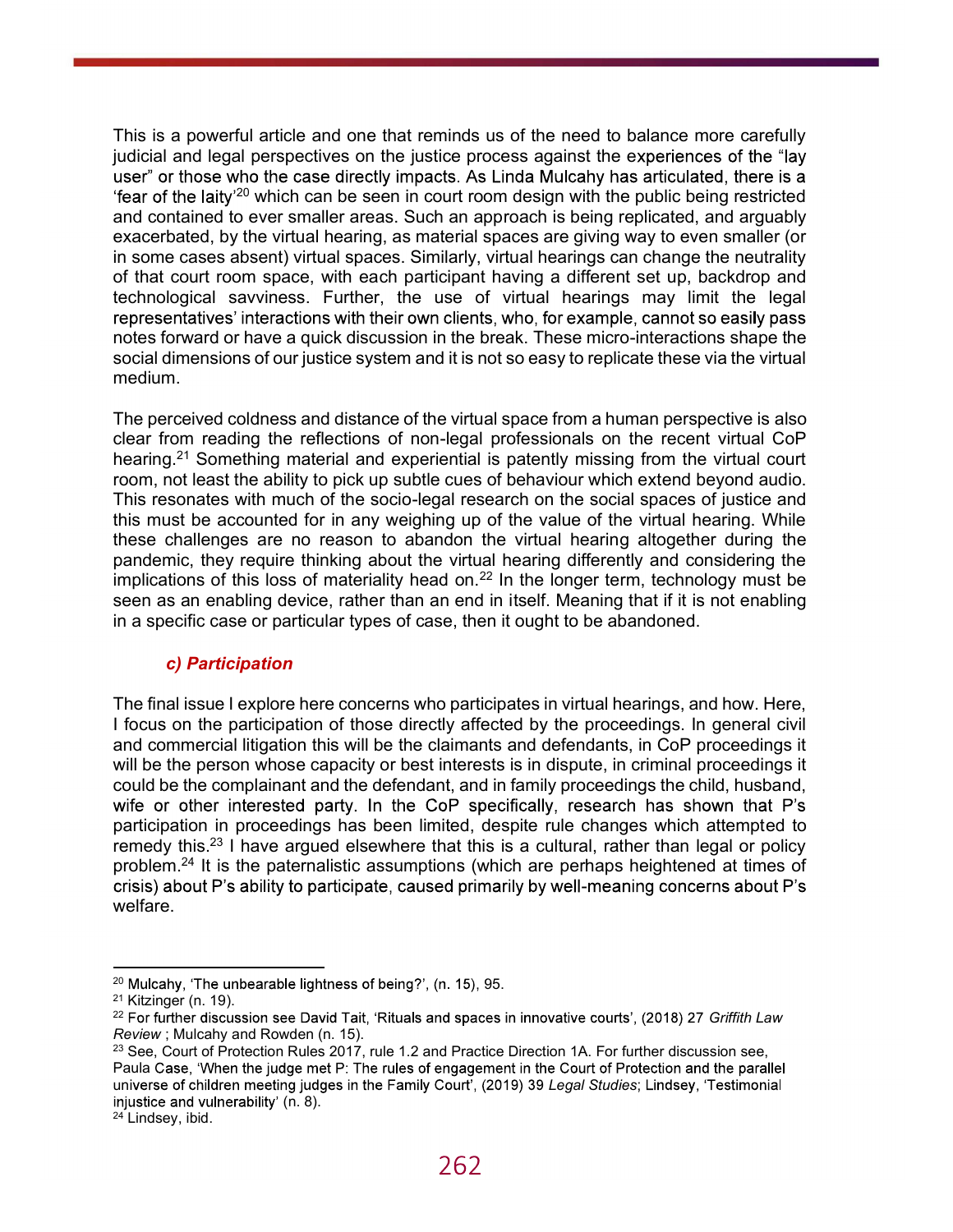In the context of the virtual hearing, Hayden J has made clear that P's participation in virtual proceedings is something about which '[i]maginative ideas are welcome to ensure that P participates in their proceedings where they are able to do so safely and proportionately'.<sup>25</sup> He, perhaps optimistically, goes on to say that once the court returns to physical hearings, 'it will be necessary for the momentum not to be lost and for parties to be imaginative about bringing P into the process'. While it is important that the CoP is now prioritising P's participation, what they mean by participation appears to be quite narrow.

Attendance at a hearing is defined as 'participation... by listening and/or viewing the hearing...'. I am surprised that P's involvement in hearings is viewed so conservatively. Would it not be possible to secure P's direct participation in virtual hearings too? Of course, in some cases this will not be appropriate perhaps where, for example, P has a disorder of consciousness or does not wish to be an active participant. But in others, P may well have something to contribute and want to take a more active role. Furthermore, this approach frames  $P$ 's involvement in hearings in one direction  $-$  that  $P$  can listen or view the hearing – rather than recognising the benefits to the *other participants* of seeing or hearing P. There is value in judges, lawyers and other professionals seeing P, to hear her speak, see her interaction with others or simply understand her embodiment and materiality more acutely. These aspects of P's participation in virtual hearings seems to have been missed with the current approach.

Yet now, when Ps are likely to be facing real challenges,  $26$  is when we most need the courts to hear the voices of P, as well as her family, friends and those close to her. Across all legal proceedings people affected by decision-making ought to be heard, $27$  a right which should not depend on their particular capabilities or willingness to fight to be heard. It is commendable that the CoP have provided quidance on the issue of P's participation and the need to secure it. However, it is challenging enough to secure P's participation at 'normal' times, such that it is questionable whether this aim will be achieved in times of crisis.

There are, however, ways of improving the participation of those impacted by proceedings. For example, where participants have support needs, the use of communication aids and technology specific to their needs can be incorporated if enough time and thought is given to the issue. Practical solutions could be adopted such as: the use of virtual break out rooms during hearings; simply asking the person if they want to be seen on screen and/or speak, and if so, when, without assuming that their silence or invisibility is chosen; scheduling hearings at a time of day suitable for individual Ps. There are many ways of facilitating participation, but the cultural barriers that existed prior to Covid-19 will simply be reinforced and potentially exacerbated by the move to virtual hearings if participation is not placed centre of the debate.

### III. What Next?

The legal landscape will be changed by our chosen response to this pandemic, and in ways that provide many opportunities to incorporate the virtual. We must do so, though, with a thought for those people directly affected and for the wider values of the justice

 $25$  All of the guidance issued to date is available at: https://www.judiciary.uk/you-and-the-judiciary/going-tocourt/family-law-courts/court-of-protection-guidance-covid-19/.

<sup>&</sup>lt;sup>26</sup> See for example the earlier discussion of recent CoP case law.<br><sup>27</sup> See *Shtukaturov v Russia* [2012] 54 E.H.R.R. 27, paras. 72, 91.